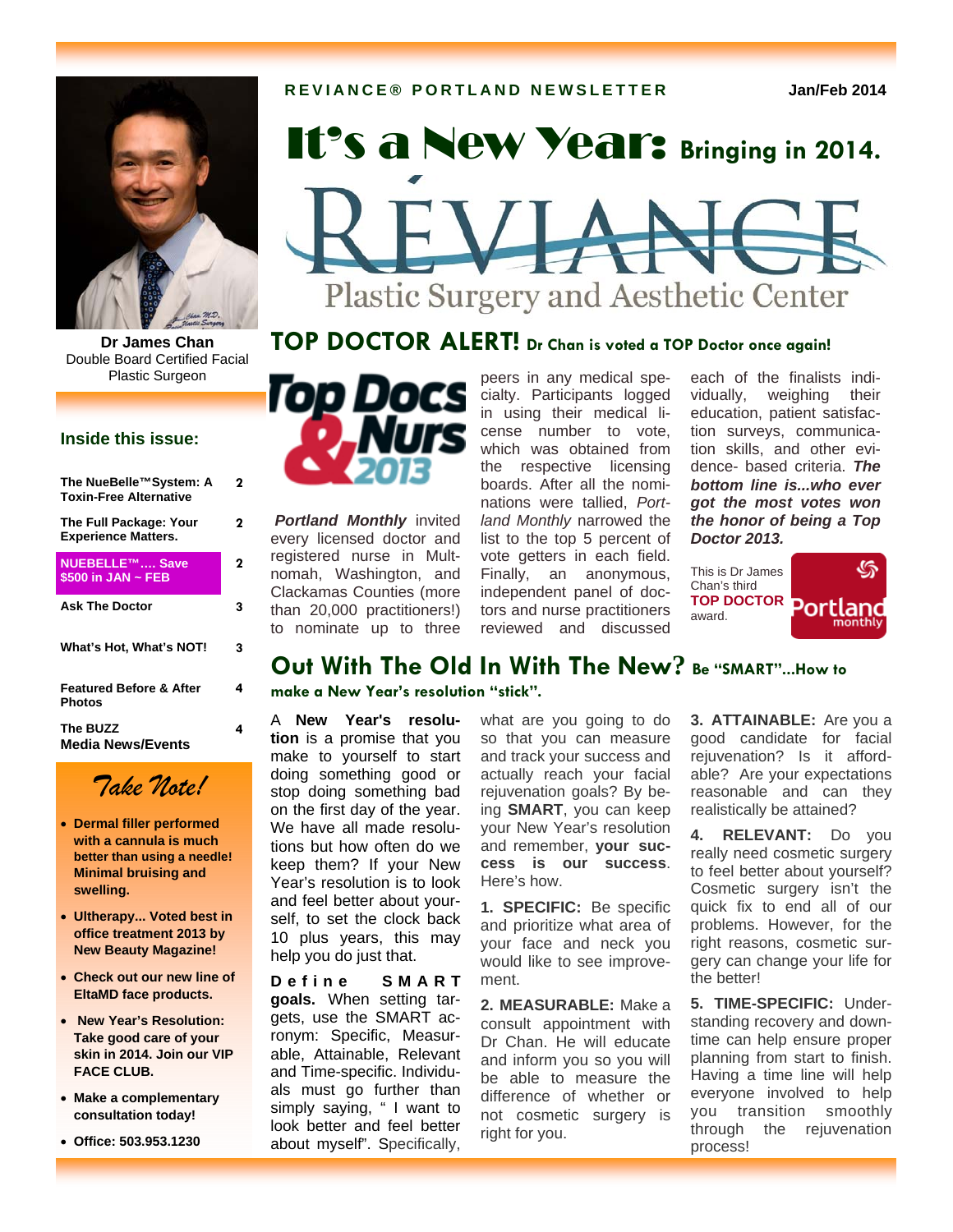Page 2



*WHAT'S NEW IN 2014?*  NueBelle RF™ A Toxin Free Alternative for relaxing frown lines. Call Today for more information. **503.953.1230** 

## **NueBelle RF® JAN~ FEB SPECIAL!**

For a limited time we are offering an introductory treatment price for this ground breaking technology. **SAVE \$500** by mentioning "newsletter promo" when you call for a consult appointment. Office: **503.953.1230**

# **NUEBELLE RF™ The Next Generation Toxin-Free Alternative For Patients …**

**NueBelle RF™ is a neuro-toxin free gentle RF treatment for hyperactive facial motor nerves. This new Technology is available now.** 

Hyperactive facial motor nerves animate facial muscles for expression such as raising eyebrows, frowning, squinting, etc. When muscles are over utilized, skin forms creases. A prolonged overactivity of these muscles result in deep and persistent creases and furrows. By deactivating the nerves that control the muscles, this technology allows the muscles to relax. Since, the muscles are no longer able to voluntarily contract,



they remain in the relaxed position for the duration of the effect.

The NueBelleTM system by Serene Medical is the next generation technology to offer a neuro-toxin free alternative. Results are immediate and are visually validated prior to the completion of the procedure by testing the function of the target motor nerve. Patients have experienced minimal or no down time and have



**BEFORE AFTER @ 12 MTHS** 

returned immediately to normal activities. Patients have experienced results lasting longer than a year, though individual results can vary. The NueBelle™ technology affects the motor nerves, not the surrounding muscle, while maintaining natural movements and muscle tone.

*Dr Chan has been chosen to be the sole provider in the northwest region to offer this new, ground breaking technology.*



**CALL FOR A CONSULTATION 503.953.1230**

# **The Full Package: Your Experience Matters**

The plastic surgeon that can make his/her patients happy with natural yet meaningful aesthetic improvement sets himself or herself apart from less qualified competitors. However, while skill and knowledge are the foundation for a successful practice, they may not be enough to support a longterm patient relationship. That's where the entire practice "experience" comes into play. It's important for a practice, to do their best to let the patients know they come first. … Réviance Portland believes the patient must find

that the whole experience was worth the visit beyond the outcome. From the initial contact with our office we try to offer little touches to show we care and are committed to providing a favorable experience.

While the doctors skill and expertise complemented with an ability to listen are the most important elements for achieving a successful outcome, the support, skill, and knowledge of the staff is critical to the practice's success.

Patients have a choice of where they spend their money for elective cosmetic

procedures. This is why the "full package experience" matters because not only do they want and deserve the best aesthetic outcome, they also anticipate an enjoyable experience.

From the initial consult to the follow-up appointments to each subsequent procedure, we try to remind patients in words and actions that our practice is simply the best for meeting their needs. Every element of their experience we attempt to be top-notch, and hopefully our patients understand they are in the best hands for their procedure and that their experience will last beyond their final outcome.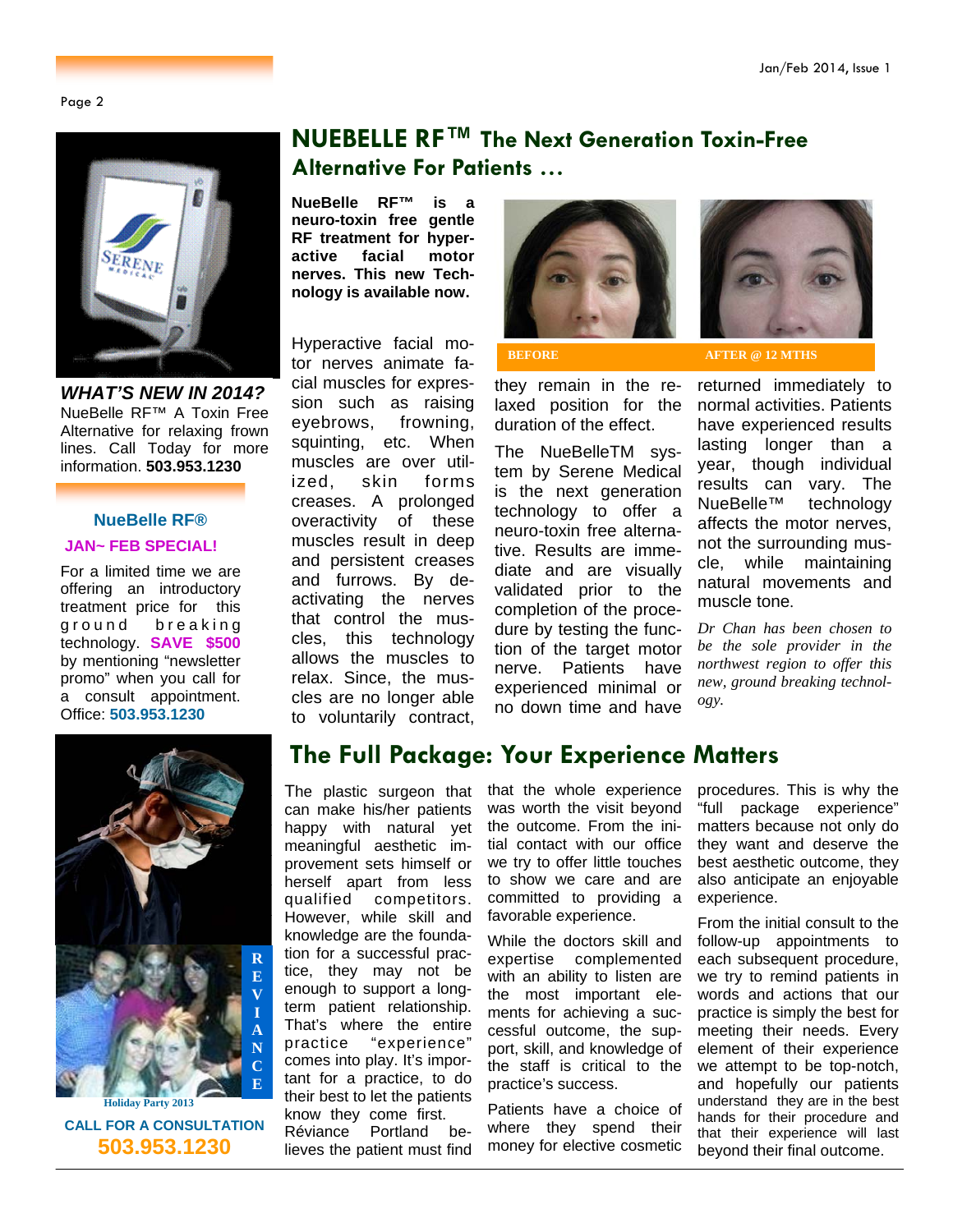Page 3

# **ASK THE DOCTOR**

## **By Dr James Chan**

**1. My cheeks are sagging so my once poreless skin now has stretchy large pores. I have read about Fraxel & Ulthera and wonder what is better for tightening and shrinking pores. Can Fraxel and Ultherapy be used together to improve the overall texture of my skin?** 

Ultherapy treats underneath the skin so it will do nothing for hyperpigmentation, and very little for texture, fine lines, wrinkles or pore size but, it does tighten and lift skin. So, it's a great treatment to combine with laser skin resurfacing because the laser treats the surface of the skin. The best treatment/technology for laser skin resurfacing is a CO2 fractional laser. This laser is considered the most effective treatment for combating wrinkles, aging, and many other skin imperfections on the surface level. It's important to consult with a board certified facial plastic surgeon to see if you are a good candidate for either Ulthera or laser skin resurfacing and to discuss the possible risks and benefits of both.

**done if most of my wrinkles are on the lower portion? I've had several consultations with plastic surgeons and all give different advice. I'm very confused as to what would be the best procedure for my 63 year old wrinkled Irish skin.** 

There are three major components to aging. Comprehensive facial rejuvenation usually involves addressing these three major components —loose skin, fine lines and wrinkles, and volume loss. In order to address all three components, a combination of surgery (facelift), laser skin resurfacing, and volume replacement (dermal fillers or fat transfer) is necessary. The degree to which all of these procedures are needed depends on the individual. It's important to see a specialist (board certified facial plastic surgeon) to ensure the best treatments are recommended and performed.

**3. I'm a 32 year old man and my face looks at least 10 years older than my actual age. My question is what procedure would be best for me? A facelift is rather costly but feel that may be my** 

### **only option. Is it?**

There are many advances and new techniques in both non-surgical and surgical facial plastic surgery. Based on your age, you may be a great candidate for nonsurgical treatments such as Ultherapy (ultrasound skin tightening, toning and lifting/non-surgical facelift), dermal fillers and Botox/ Xeomin/ Dysport. A facelift might be a more efficient and reliable option for improving the neck and jawline depending on the type of improvement you are seeking. Having a consultation with a board certified facial plastic surgeon is important so your medical history can be thoroughly reviewed and a treatment plan can be customized for you.

**4. When I smile my lower eyelids "bunch up", my eyes tend to look really small. Is there any way to fix this?** 

It depends on the texture and quality of your skin in this area. You might be a candidate for Botox with or without laser skin resurfacing. Occasionally lower eyelid surgery can also improve this area but would require an evaluation to determine if you are a candidate.



**Dr James Chan**  Double Board Certified Facial Plastic Surgeon

*"Trust your face to a board certified facial plastic surgeon!"*

"Naturally… you're prepared to face the day... $^{\prime\prime}$ 





 *FitnessRX reminds readers to wear sunscreen during the winter months. The magazine recommends EltaMD face products because they are appropriate for all skin types.* 

## **2. Is it necessary to have the upper part of my face**

# **WHAT'S HOT… WHAT'S NOT!**

 1. CANNULAS ARE IN… NEEDLES ARE OUT!

Blunt cannulas for filer placement have changed how patients tolerate injections as well as minimize bruising and swelling associated with sharp needles... Super HOT!

2. BOTOX IS HOT....CROWS FEET ARE NOT.

BOTOX is FDA approved and has been proven to be a safe and effective treatment for crows feet. 2014 is the year to rid your lovely face of unsightly lines and wrinkles… HOT!

## **HOT NOT!**

## 3. "QUICKIE FACE LIFTS"

"Lunch time lifts", "Mini Lifts" are **NOT** hot. You see commercials advertizing these procedures but, remember if it sounds to good to be true… it probably is! A SMAS face lift should last 10 to 15 years...now THAT'S, HOT!